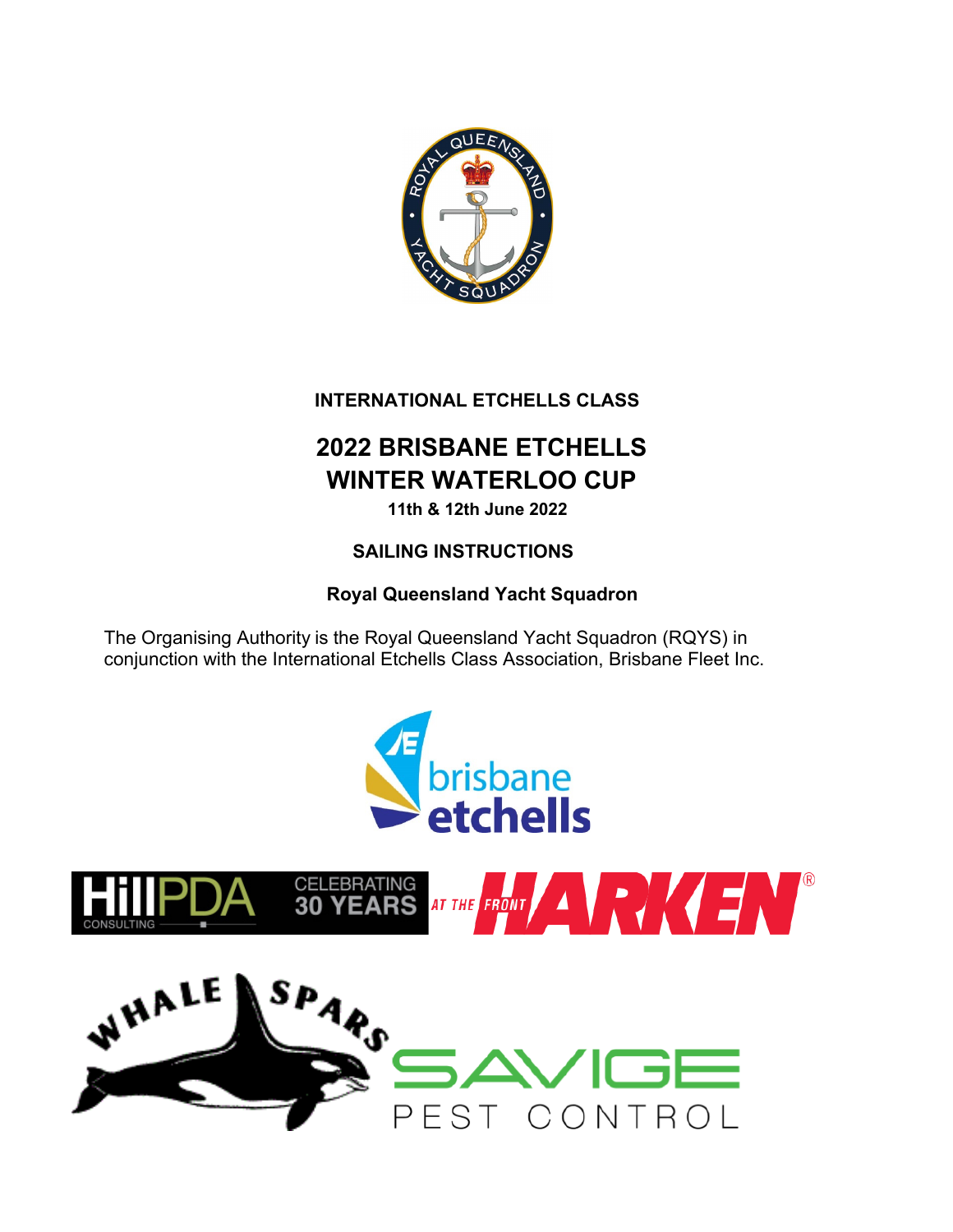#### **INTERNATIONAL ETCHELLS CLASS**

#### **2022 Brisbane Fleet**

#### **Winter Waterloo Cup**

#### **SAILING INSTRUCTIONS**

*[DP] denotes a rule for which the penalty is at the discretion of the Jury.*

*[NP] denotes that a breach of this rule will not be grounds for a protest by a boat. This changes RRS 60.1(a).* 

#### **1. RULES**

- 1.1.The regatta will be governed by the 'rules' as defined in the Racing Rules of Sailing (RRS).
- 1.2.The prescriptions of Australian Sailing (AS) will apply.
- 1.3.AS Special Regulations Part 1 Category 7 shall apply.
- 1.4.A personal floatation device as required by AS SR Part 1 Cat 7 shall be worn by all crew members at all times while afloat, except briefly while adjusting clothing or equipment.
- 1.5.The Winter Waterloo Cup is an Etchells Class event.
- 1.6.Boats may be required to display advertising chosen and supplied by the organising authority.
- 1.7.If there is a conflict between languages, the English text will takeprecedence.
- 1.8.If there is a conflict between rules or regulations, other than RRS, theSailing Instructions will prevail. This alters RRS 63.7.
- 1.9.The Jury may impose suitable penalties, other than disqualification, for violations of non-Part 2 rules. This changes RRS 64.2.
- 1.10. Appendix T (Arbitration will apply).
- 1.11. Competitors must follow all Club COVID-19 Policies (https://www.rqys.com.au/policiesanddocuments/ )

#### **2. NOTICES TO COMPETITORS**

Notices to competitors will be posted on the official notice board located at https://www.rqys.com.au/sailingnoticeboard/ .

## **3. CHANGES TO SAILING INSTRUCTIONS**

Any change to the sailing instructions will be posted before 0900 hours on the day it will take effect, except that any change to the schedule of races will be posted by 2000 hours on the day before it will take effect.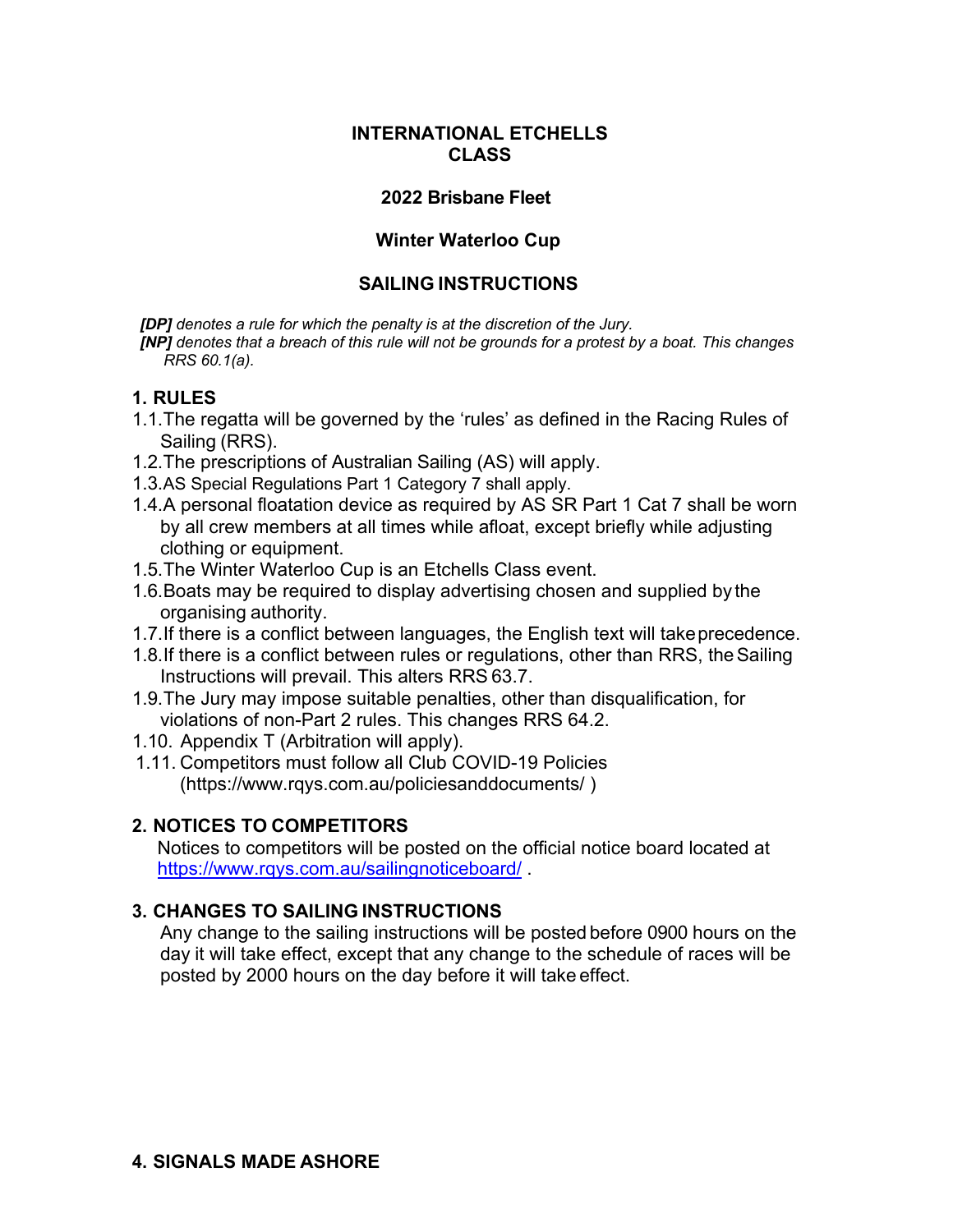- 4.1.Signals made ashore will be displayed at the official flag pole located at the top of the Eastern Gangway of the Bill Kirby Docks.
- 4.2.When flag AP is displayed ashore, '1 minute' is replaced with 'not less than 75 minutes'. This changes RRS Race Signals.

#### **5. [NP] REGISTRATION**

- 5.1.Registration formalities as detailed in the Notice of Race are required tobe completed by 1000 hours on 11<sup>th</sup> June 2022.
- 5.2.Weigh-in and Registration;

1600-1800 Friday 10<sup>th</sup> June 0800-1000 Saturday 11<sup>th</sup> June

#### **6. SCHEDULE OF RACES**

| 6.1. Racing is scheduled as follows: |
|--------------------------------------|
|--------------------------------------|

| <b>Date</b>      | <b>Event</b>        | <b>Detail</b>                         | <b>Time</b> |
|------------------|---------------------|---------------------------------------|-------------|
| Saturday 11 June | Race Day 1          | No Warning<br>Signal<br><b>Before</b> | 1200        |
| Sunday 12 June   | Race Day 2          | No Warning<br>Signal<br><b>Before</b> | 1100        |
| Sunday 12 June   | <b>Prize Giving</b> |                                       | 1700        |

- 6.2.A maximum of six races are schedule. The race committee at its discretion may elect to sail more than the scheduled number of races on any day.
- 6.3.When more than one race will be held on the same day, the warning signal for each succeeding race will be made as soon as practicable. To alert boats that another race will begin soon, flag AP will be displayed at the finish of the previousrace.
- 6.4.On the last day of the regatta no warning signal will be madeafter 1500 hour.

#### **7. CLASS FLAG**

The class flag will be the Etchells Class insignia on a white background.

#### **8. RACING AREA**

Racing will take place in Moreton Bay to the East of Green Island.

In the event of inclement weather conditions the race officer of the day in consultation with members of the Brisbane Etchells Fleet may change the race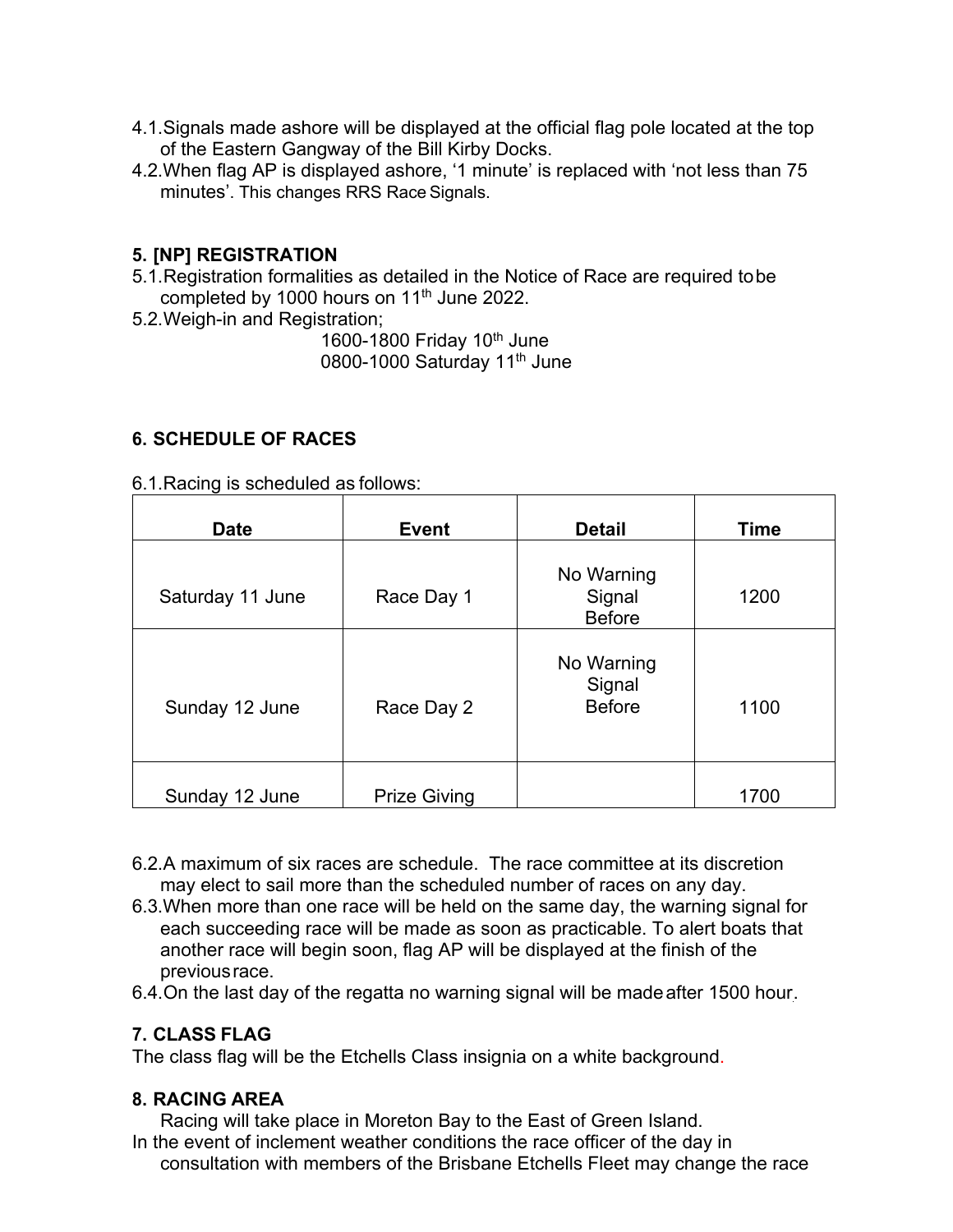area to the western side of Green Island an area commonly referred to as 'northern course

### **9. THE COURSES**

**9.1.** The diagrams below show the course configuration, including the order inwhich marks are to be passed, and the side on which each mark is to be left.

#### **9.2. Course 1**

Start – 1 – 2 - 3P/3S – 1 – 2 - 3P/3S – Finish



- 9.3.The course to be sailed will be designated by displaying Numeral Pennant 1 or Numeral Pennant 2 from the race committee vessel.
- 9.4.The race committee vessel may display the approximate compass bearingfrom the Starting Line to Mark 1.
- 9.5.In the event that a gate mark is missing and has not been replaced with an object displaying flag M the remaining mark shall be rounded to port.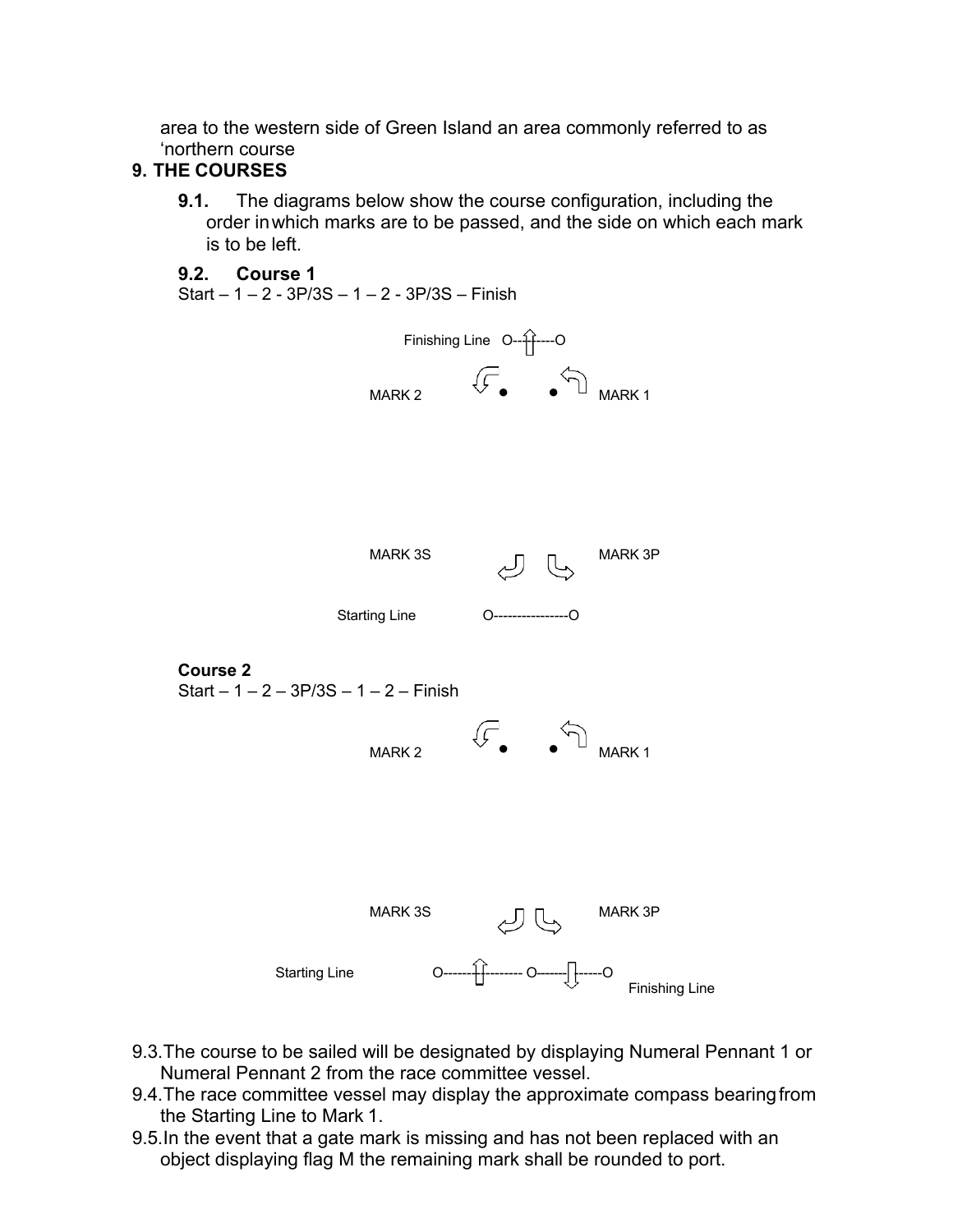# **10. MARKS**

- 10.1.Marks 1, 2, 3P and 3S will be Orange inflatable buoys.
- 10.2.New marks, as provided in instruction 12 will be Yellow inflatable buoys.
- 10.3.The starting marks will be the signal vessel at the starboard end and an orange teardrop at the port end .
- 10.4.The finishing marks will be: Course 1 Race Committee vessel at the starboard end and either a Race Committee vessel or a black and white inflatable mark at the port end; Course 2 – Race Committee vessel at the starboard end and either a Race Committee Vessel or a black and white inflatable mark at the port end.

## **11. THE START**

- 11.1.The Starting Line will be between a staff displaying an orange flag on the signal vessel at the starboard end and the course side of the port end starting mark.
- 11.2.A boat starting later than 5 Minutes after the starting signal will be scoredDNS. This changes RRS A5.1 and 5.2.
- 11.4. The Race Committee will attempt to notify OCS, UFD and BFD boats by bow number or sail number by radio on VHF Channel 77 approximately one minute after the starting signal. Failure of equipment, failure to hear a hail, delay in hailing or the order in which hails are given will not be grounds forredress.
- 11.5 Rule 30.4 is changed to permit the race committee to display the sail number and/or bow number. This changes RRS 30.4.

## **12. CHANGE OF THE NEXT LEG OF THE COURSE**

To change the next leg of the course, the Race Committee will lay a new mark (or move the finishing line) and remove the original mark as soon as practicable. When, in a subsequent change, a new mark is replaced, it will be replaced by an original mark. When Mark 1 has been replaced, Mark 1a is no longer a mark of the course. It will be removed as soon as practicable. This changes RRS 33.

## **13. THE FINISH**

13.1.The finishing line will be between staffs displaying blue flags on the Race Committee vessels, or between a staff displaying a blue flag on the Race Committee vessel and the course side of the finishing mark.

## **14.PENALTY SYSTEM**

- 14.1.The penalty for breaking a rule of Part 2 shall be a One Turn Penalty except that for infringements occurring withinthe Zone as defined in the RRS the penalty shall be a Two Turns Penalty. This changes RRS 44.1 and 44.2.
- 14.2.[NP] [DP] A boat that has taken a penalty or retired under RRS 44.1 shall complete an acknowledgement form at the Regatta office within the protest time limit.

## **15. TIME LIMITS**

- 15.1.The time limit for Course 1 will be 1.5 hours from the starting signal or for Course 2 it will be 1 hour from the starting signal. If one boat finishes within the time limit, then the race will stand.
- 15.2.If no boat has passed the first windward mark one hour after the startingsignal, the race shall be abandoned.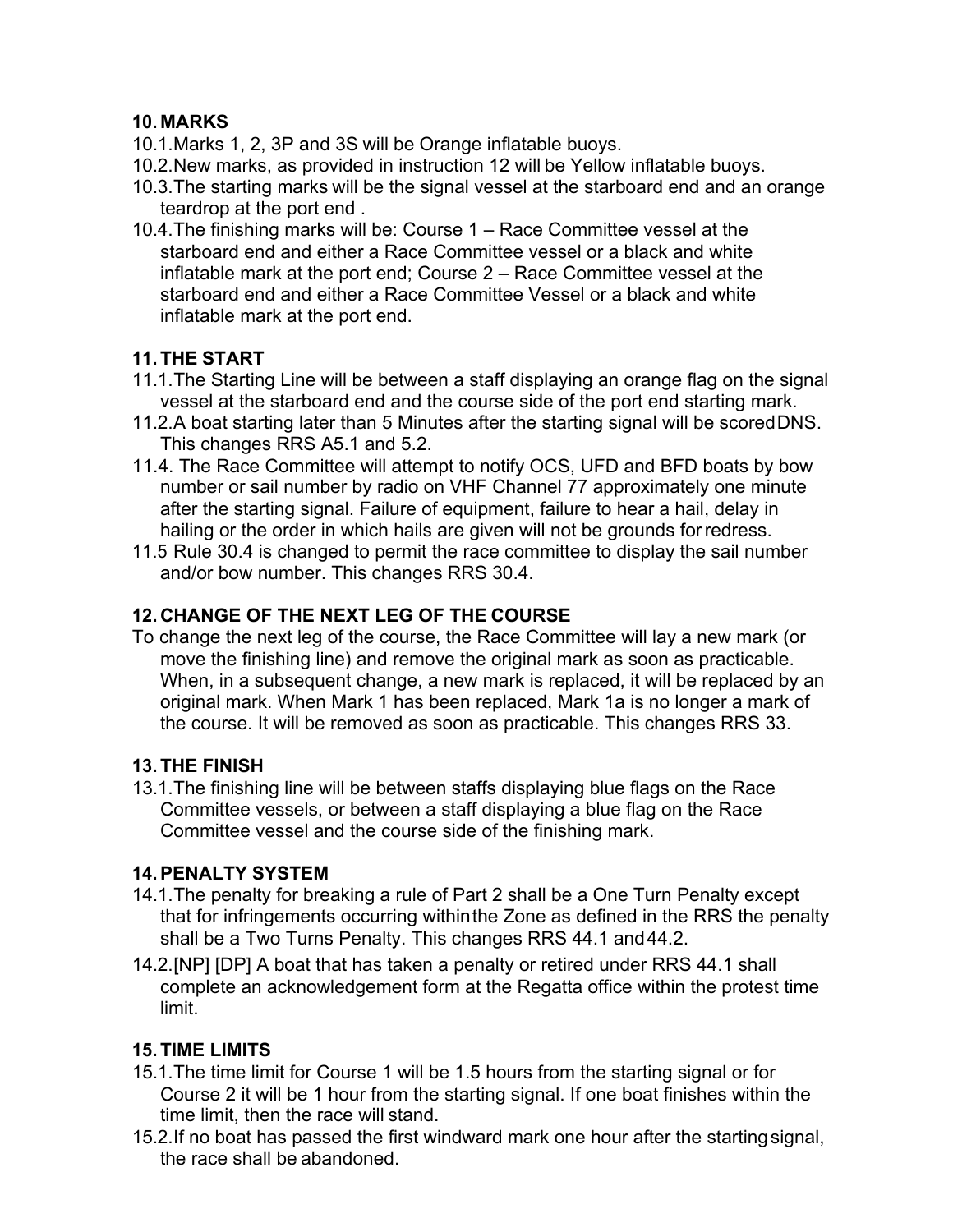15.3.Boats failing to finish within 15 minutes after the first boat sails the courseand finishes will be scored Did Not Finish. This changes RRS 35, A5.1 andA.5.2.

#### **16.PROTESTS AND REQUESTS FOR REDRESS**

- 16.1.Protest forms are available at the Regatta office. Protests shall be delivered there within 90 minutes of the last boat to finish the last race of the day. Thistime will be posted on the Official Notice Board.
- 16.2.Notices will be posted within 30 minutes of the protest time limit to inform competitors of hearings in which they are parties or named as witnesses. Hearings will be held in the Protest Room beginning at the time and place as posted.
- 16.3.For the purpose of RRS 64.4(b) the 'authority responsible' is those members of the Class International Governing Committee present at the regatta.
- 16.4.Arbitration
	- (a) Protests lodged in accordance with these Sailing Instructions may be subject to an Arbitration Hearing in accordance with RRS Appendix T.
	- (b) RRS Appendix T. 1(b) is deleted and replaced with "A Post-Race Penalty is a 40% Scoring Penalty calculated as stated in rule 44.3(c). However, rule 44.1(a) applies".
	- (c) Arbitration hearings will be held subsequent to the protest being lodged and prior to a protest hearing.
	- (d) Arbitration hearings will be conducted in accordance with RRS Appendix T.

## **17.SCORING**

- 17.1.Three races are required to be completed to constitute a series.
- 17.2.When fewer than four races have been completed, a boat's series score will be the total of her race scores.
- 17.3.When four or more races have been completed, a boat's series score will be the total of her race scores excluding her worst score.

# **18. [NP][DP] SAFETY REGULATIONS**

- 18.1.All skippers shall **SIGN ON** before racing each day and **SIGN OFF** at the earliest possible time after the completion of racing each day (but not later than the end of protest time). Sign on/off sheets will be located outside the Sailing Office.
- 18.2. The skipper of a boat that retires or does not intend to continue racing is required to **SIGN OFF immediately** on return to shore.
- 18.3. Failure to comply with SI18 may result in protest by the race committee. **Note: Failure to SIGN OFF may result in a full safety alert with the race committee vessels and patrol boats remaining on course until the vessel is found.**
- 18.4.The skipper of a boat that retires or does not intend to continue racing shall advise the Race Committee via VHF Channel 77 or, if reasonably practicable, pass close enough to a race committee vessel to signal its retirement, or advise the Regatta office **immediately** on return to shore.
- 18.5.Competitors shall comply with the following Harbour By-Laws which are part of RQYS's Aquatic Permit Conditions:
	- 18.5.1. All sailing vessels shall give way to powered vessels at all times whilst inside the Manly Boat Harbour.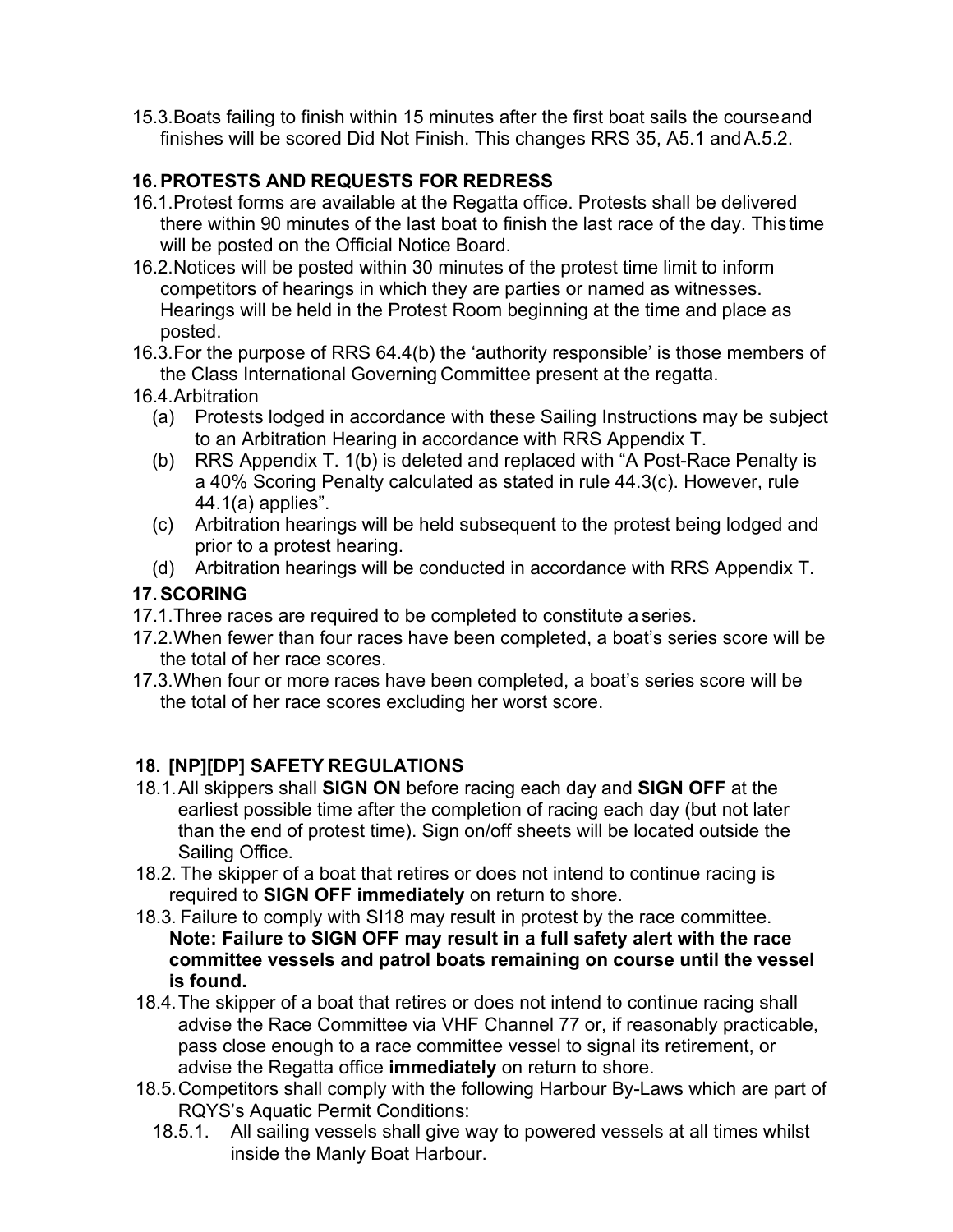- 18.5.2. Once outside the Manly Boat Harbour, competitors are to as soon as possible stay outside the main channel, keeping clear of powered vessels.
- 18.5.3. No spinnakers are to be flown in the Manly Boat Harbour.

## **19.[NP] [DP] REPLACEMENT OF CREW OR EQUIPMENT**

- 19.1.Substitution of crew will not be allowed without prior approval of the Race Committee.
- 19.2.Substitution of damaged or lost equipment will not be allowed without prior Technical Committee verification the new equipment meets the class rules and the written approval of the Race Committee. Requests for substitution shall be made in writing at the first reasonable opportunity.
- 19.3.After measurement until completion of racing, no boat, sail or any item of measured equipment shall leave the venue without being posted on the Official Equipment Sign-out Sheet on the Official Notice Board. It is the sole responsibility of each skipper to ensure proper recording.
- 19.4.After measurement until completion of racing, no sail shall be recut or altered. Repairs to sails pursuant to all applicable rules are permissible only upon written approval of the Race Committee. All such sails may be subject toremeasurement on completion of repairs.

## **20.EQUIPMENT AND MEASUREMENT CHECKS**

- 20.1.A boat or equipment may be inspected at any time for compliance with theclass rules and sailing instructions which may include RRS 50 and Class Rules C.2.2 and C.3.2.
- 20.2.On the water, a boat can be instructed by the Race Committee, Technical Committee to proceed immediately to a designated area forinspection.

## **21. CREW WEIGHING**

- 21.1.The weights and total combined crew weight of each crew including skipper shall be determined prior to racing and the total combined weight of crew members for each boat will be posted on the Official Notice Board.
- 21.2.Crew substitutions shall not be permitted for the purpose making the weight limit.
- 21.3.Weighing scales will be available on each race day in the Regatta Office from 0800 to 1800 hours.

# **22.OFFICIAL VESSELS**

Official vessels will be marked by flying a white flag displaying the letters "RC" or White flag with red letters "MEDIA".

# **23.[NP] [DP] COACH AND SUPPORT VESSELS**

- 23.1.Coach and support vessels must be registered with the Organising Authority prior to acting as a coach or support vessel.
- 23.2.All registered coach and support vessels will carry on board and operate while on the water a VHF radio capable of transmitting and receiving onVHF Channels 77 and agree to assist the Race Committee if directed to doso.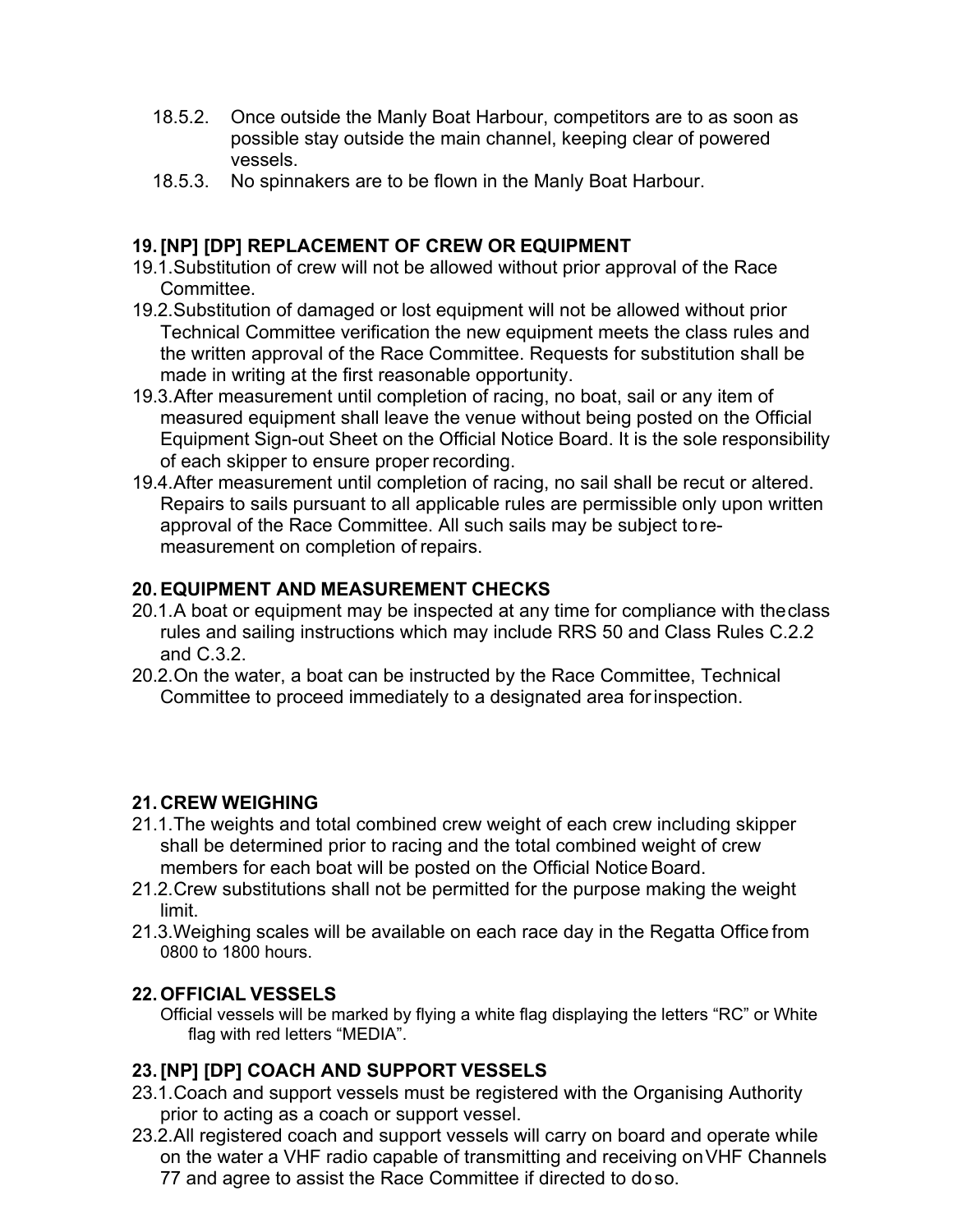- 23.3.Competitors shall have no communication with, and boats shall not be tied to, coach or support vessels from the first Warning Signal (or any other time the Organising Authority considers appropriate) of the day until racing has been concluded for the day. Between races, coach and support vessels shall not approach, communicate with or transfer provisions or equipment to or from their supported boats unless in a medical or emergency requirement threatening the health of the crew or the flotation of the boat.
- 23.4.Registered coach and support vessels and their personnel shall stay at least 200 metres below the starting line from the time of the Preparatory Signal until the orange flag (attention signal) is lowered on the starboard Race Committee vessel. After this time, coach and support vessels may then proceed parallel to the course on the starboard side of the course facing the wind ata distance of at least 200 metres outside areas where boats are racing.

## **24.[NP] [DP] HAUL-OUT RESTRICTIONS**

All boats shall be afloat before 1000 hours on Saturday 11<sup>th</sup> June 2022 and shall not be hauled out during the regatta except with and according to the terms of priorwritten permission of the race committee.

#### **25.[NP] [DP] PLASTIC POOLS AND DIVING EQUIPMENT**

- 25.1. Plastic pools or their equivalent shall not be used around competing yachts between the close of registration and the end of the regatta.
- **25.2.** There will be no swimming around boats in the harbour.

#### **26.[NP] [DP] RADIO COMMUNICATION**

- 26.1.This supplements but does not change RRS 2 and 41 for the IECA. All boats must carry a marine band VHF receiver capable of receiving normal international channels. As per clause 18.2 boats may use the radio to report retirement from racing and may use the radio to request assistance in an emergency. No other transmissions are permitted by competing yachts during each racing day from the first Warning Signal until racing has been completed for the day.
- 26.2.The Race Committee may use the radio to advise competitors ofrace information.
- 26.3.The use of mobile/cell phones or any device capable of sending and/or receiving external electronic communication and/or connecting to the internet is prohibited after the first Warning Signal (or any other time considered appropriate by the Organising Authority) on each race day until the boat has completed its days racing, except as provided in clause 26.1, 26.2 or clause 18.2 or in an emergency threatening the safety of any member of the crew or the flotation of the boat.
- 26.4. Competitors or support crew who intend to use drones during the conduct of racing are requested to register the drone and its intended pilot with the Regatta Office. Drones may not operate within 50 metres of any competitor at all times. Upon request by the protest committee, users must present all footage captured by the drone and declare that no footage has been deleted or altered.

#### **27.PRIZES**

- 27.1.Keeper prizes will be awarded to First, Second and Third Overall.
- 27.2.Other prizes may be awarded at the discretion of the Organising Authority.